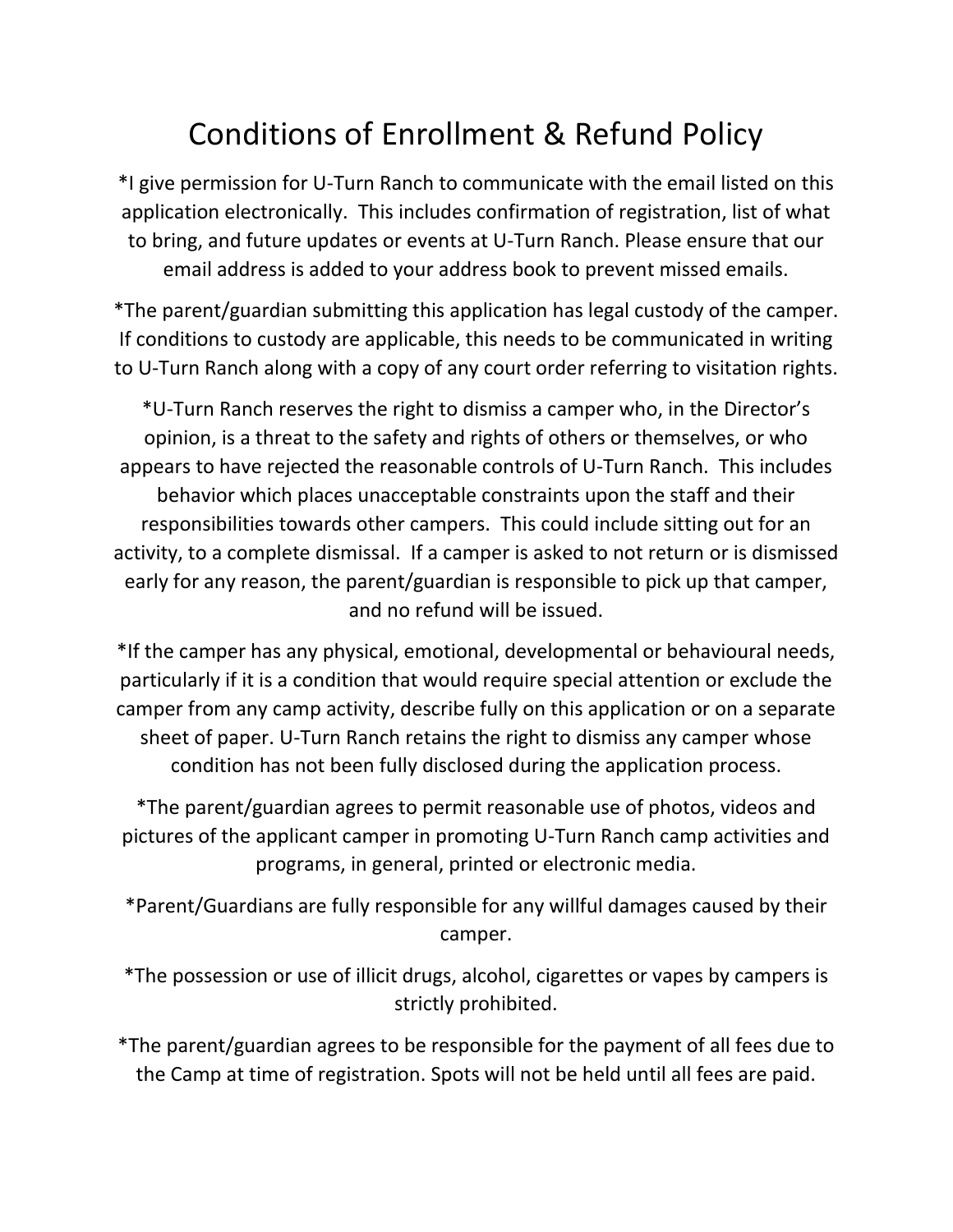Should this be an issue, please contact U-Turn Ranch to make alternate arrangements.

\*I hereby authorize U-Turn Ranch personnel to handle any First Aid or general sickness with my child during his/her stay at the Ranch. In the event that a camper requires medical treatment beyond that which is possible at U-Turn Ranch or 911 services, every reasonable attempt will be made to notify the parent(s)/guardian as quickly as possible. Parent/guardian will be responsible for transportation to, and/or additional care expenses at a hospital.

\*I will inform U-Turn Ranch, if my child has been in contact with a positive COVID19 (or any other communicable disease) case, 3 weeks prior to his/her stay at the Ranch, and acknowledge that the health information provided upon arrival is current, accurate and complete.

\*I understand and accept that U-Turn Ranch summer camp 2022 may require adjustments due to the ever-changing nature of the COVID19 pandemic. This could impact health protocols or activity adjustments.

\*I am aware of the risks and hazards with respect to COVID19 and my camper's participation in camp. I voluntarily assume the risks with respect to COVID19, that may arise due to our participation in camp at U-Turn Ranch, including, but not limited to, the active or passive negligence of the staff or owners of U-turn Ranch.

\*I, the parent/guardian of the herein named camper, release U-Turn Ranch, its directors, owners and staff from any loss, personal injury, accident, misfortune or damage to the named camper or their property. I confirm that the undersigned is covered by Provincial Health Insurance or equivalent medical insurance prior to arrival at camp and it must extend throughout their entire time at camp.

CANCELLATION POLICY - If you choose to cancel your registration before May 1, 2022, a refund minus a \$50 administration fee will be issued. After May 1, 2022, there will be no refund for cancellations made. Campers may move to an earlier week than currently registered, however moving to a later week is not permitted.

\*Fees are not transferable to another camper.